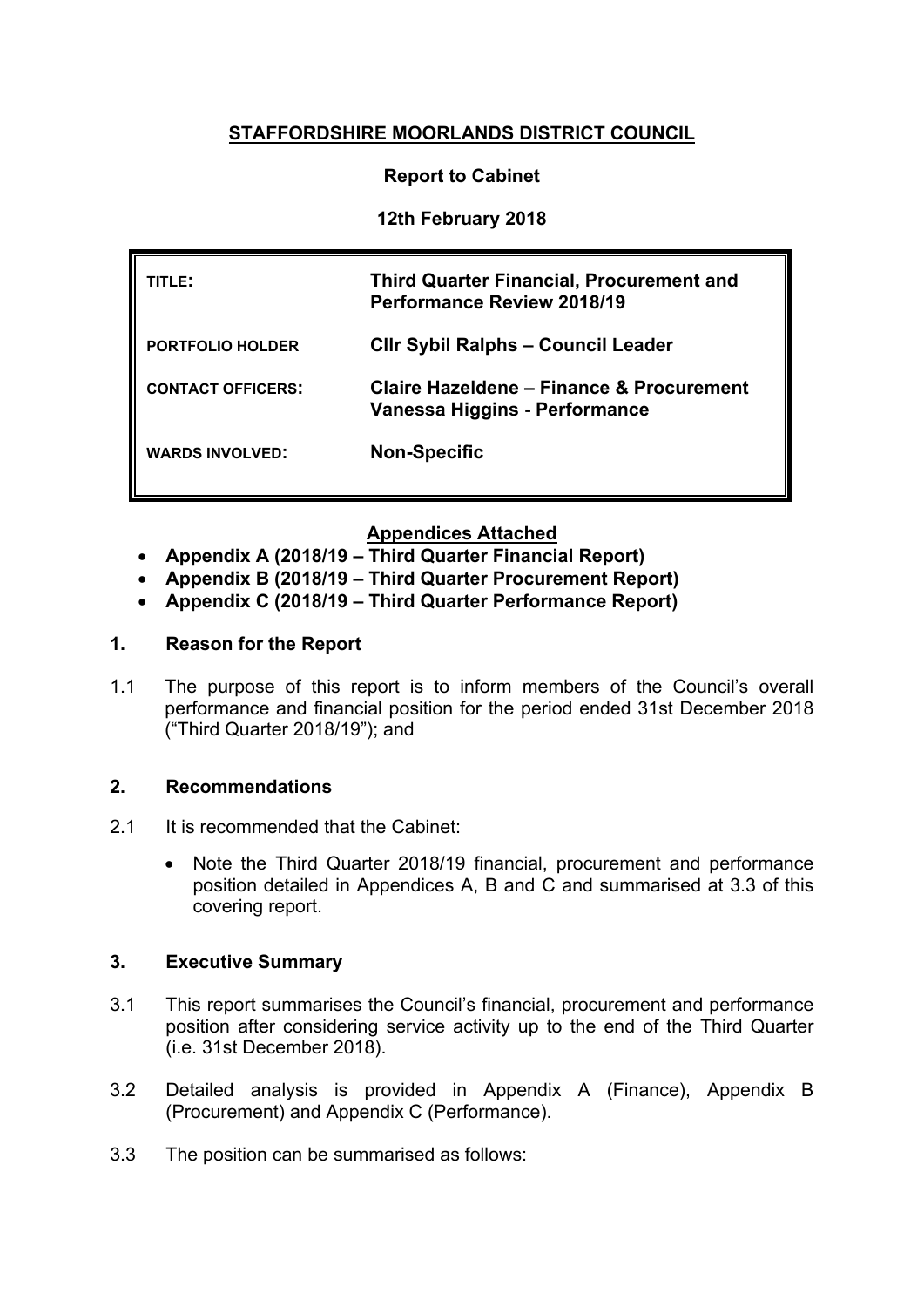| <b>Subject</b> | <b>Headline</b>                                                                                                                                                                                                                                                                                                                                                                                                                                                                                                                                       | <b>Reference</b> |
|----------------|-------------------------------------------------------------------------------------------------------------------------------------------------------------------------------------------------------------------------------------------------------------------------------------------------------------------------------------------------------------------------------------------------------------------------------------------------------------------------------------------------------------------------------------------------------|------------------|
| Finance        | The Finance headlines for the third quarter are:                                                                                                                                                                                                                                                                                                                                                                                                                                                                                                      | Appendix A       |
|                | Performance against Budget<br>The General Fund budget for 2018/19 is forecast to be £148,430<br>underspent at the quarter three stage<br><b>Efficiency Programme</b>                                                                                                                                                                                                                                                                                                                                                                                  |                  |
|                | To date, £372,050 has been achieved against the 2018/19 efficiency<br>target of £830,000. Any shortfall may be offset by use of the<br>authority's earmarked efficiency programme reserve or using in year<br>corporate savings<br>Capital Programme                                                                                                                                                                                                                                                                                                  |                  |
|                | The revised Capital Programme budget for 2018/19 is £6.1 million<br>including the carry forward of capital underspends from 2017/18.<br>The projected outturn for the year is £3.6 million – with £2.5 million of<br>projects expected to be re-profiled into future years.<br><b>Treasury Management</b>                                                                                                                                                                                                                                             |                  |
|                | Cash investments held at 31st December 2018 totalled £6.8 million.<br>The Ascent loan and debenture currently stands at £14 million.<br>Council borrowing at 31st December 2018 totalled £7 million (relates<br>$\bullet$<br>to the Ascent loan)                                                                                                                                                                                                                                                                                                      |                  |
|                | The Council's net interest receipts budget target is projected to be<br>£50,500 above target<br><b>Revenue Collection</b>                                                                                                                                                                                                                                                                                                                                                                                                                             |                  |
|                | 84.3% of Council Tax was collected by 31st December 2018,<br>compared to 84.5% for the same period last year.<br>80.9% of Business Rates was collected by 31st December 2018<br>$\bullet$<br>compared with 81.7% for the same period last year.<br>At the end of quarter three the value of sundry debt that was over 60<br>$\bullet$<br>days old was £133,450, compared to £105,030 at 30th Dec 2017-<br>the current year figure includes two invoices for a single customer<br>totalling £57,000 which were paid within 10 days of the quarter end. |                  |
| Procurement    | The procurement headlines for the third quarter are:<br>16 procurement activities were completed<br>$\bullet$<br>The procurement forward plan includes 54 procurement activities for<br>$\bullet$<br>2018/19 (either SMDC only or joint)<br>At 31st December 2018, 62% of procurement activity undertaken was<br>$\bullet$<br>on the forward plan and the Council paid 91% of its invoices within 30<br>days during the year                                                                                                                          | Appendix B       |
| Performance    | The performance headlines for the third quarter are:<br>Performance in respect of 81% of the key performance indicators is<br>$\bullet$<br>on track<br>Of the 25 Priority Actions within the Corporate Plan, one is complete,<br>$\bullet$<br>two are still to commence, four are rated amber awaiting a decision,<br>the remainder being classified as 'Green'<br>The Council received 70 complaints, 124 comments and 56<br>$\bullet$<br>compliments in the third quarter. Repeat complaints and response<br>times both on track                    | Appendix C       |

# **4. How this Report Links to Corporate Priorities**

4.1 The successful delivery of all corporate priorities is dependent upon the effective management of performance and financial resources, which is the subject of this report.